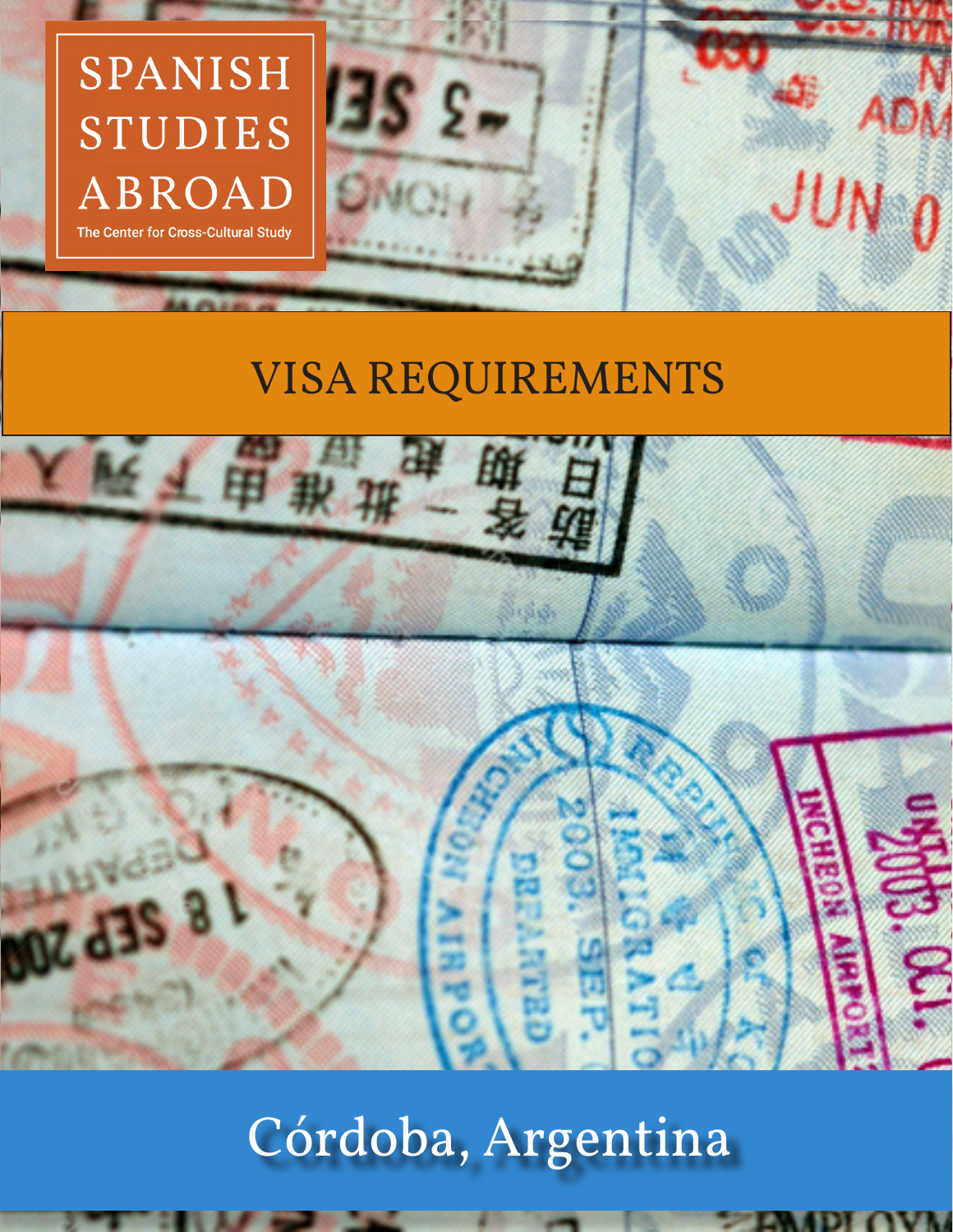### Córdoba, Argentina

#### Important To Know:

• Students who will be in Argentina for less than 90 days do not need a visa. • Students who will be in Argentina more than 90 days, but less than 180 days, will apply for the visa from within Argentina with the help of Spanish Studies Abroad staff. • Students who will be in Argentina for over 180 days will apply for their visa from within Argentina but will need to secure a background check and Apostille to bring with them to Argentina to secure their visa (see next page for details).

If you are not a citizen of the U.S., you should check immediately with the appropriate Argentine embassy for your home country to learn about what requirements you must complete for a student visa.

#### Note on the Reciprocity Fee:

In the past, American students were required to pay a reciprocity fee prior to entering Argentina. As of March 2016, Argentine authorities the reciprocity fee has been suspended until further notice. Following is their statement:

"THE NATIONAL MIGRATIONS DIRECTORATE CONFIRMED TODAY (JUNE 22ND, 2016) THAT THE SUSPENSION OF THE COLLECTION OF RECIPROCITY FEES FROM US CITIZENS, ORIGINALLY ESTABLISHED BY DISPOSITION DNM NO. 589/2016 AS OF MARCH 24TH, 2016 FOR A PERIOD OF 90 DAYS OR UNTIL A PRESIDENTIAL DECREE PROMOTED BY THE SAID DIRECTORATE IS ISSUED FOR ITS REVOCATION REMAINS IN FORCE."

In any case, please confirm with the Argentine Embassy that this suspension is still in effect. Students other nationalities may still be required to pay this fee. Always follow the instructions given to you by the embassy over any other information. While we are constantly updating our information, we may not be aware of recent changes to their policies. If you notice conflicting information, please let us know right away.

For details on current visa regulations, contact the Embassy of Argentina in Washington:

https://www.cancilleria.gob.ar/es/servicios/servicios-para-extranjeros/visas

#### SEMESTER STUDENTS

For academic programs lasting longer than 90 days, the Argentine government requires that you obtain a student visa. Argentine regulations allow students from countries for which Argentina does not require an entry visa (such as the U.S. and others) to enter Argentina as tourists and, before the 90-day limit elapses, apply for a student visa.

The necessary documentation for obtaining the student visa (application, program acceptance letter, Argentine police record, etc.) and the exact procedures will be provided once you arrive in Córdoba. The Spanish Studies Resident Director and Universidad Nacional de Córdoba (UNC) staff will assist you in completing this process.

You should budget approximately \$145 USD for visa costs.